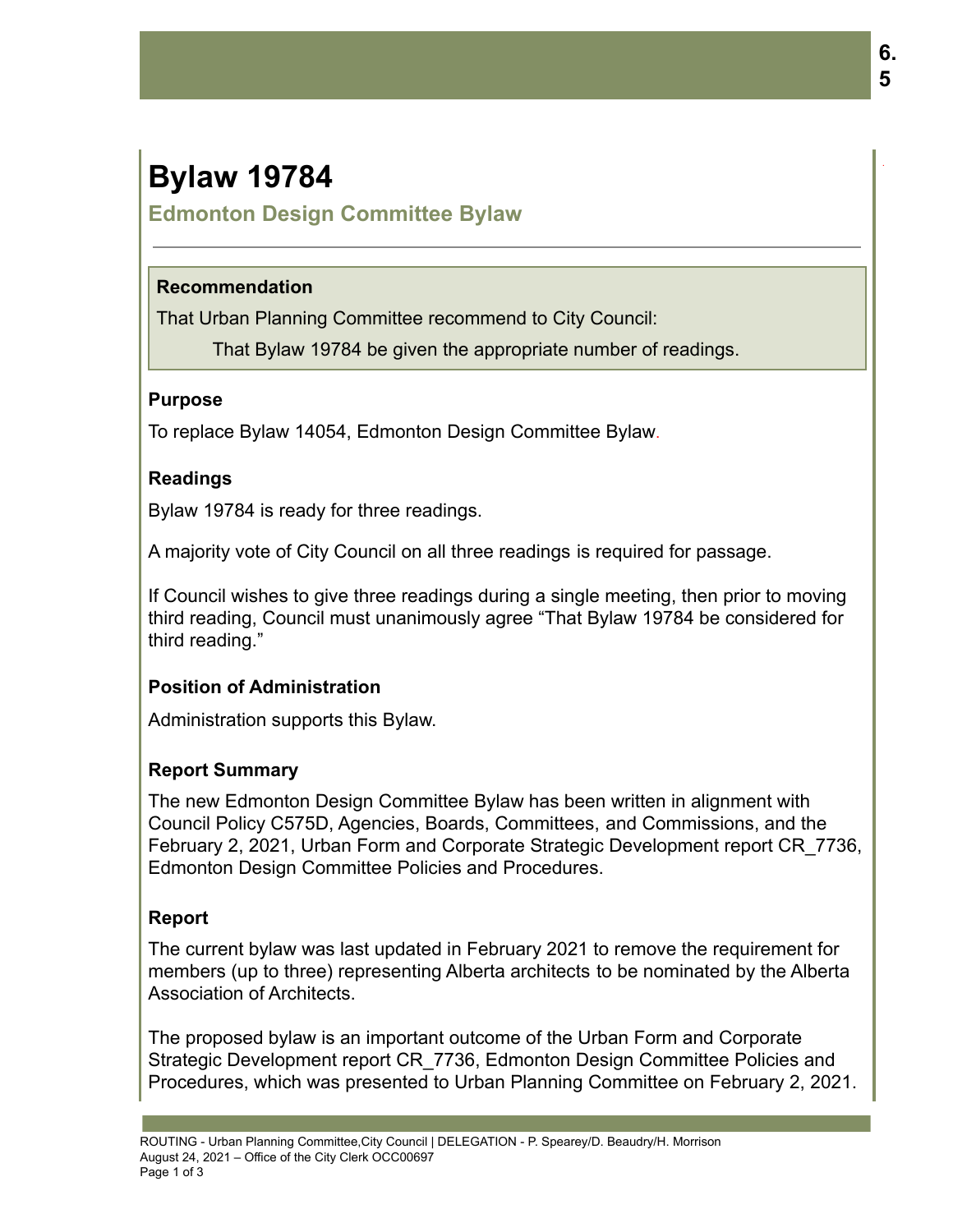The purpose of the report was to identify changes to Edmonton Design Committee (EDC) standards and procedures to ensure the continued efficiency, effectiveness and relevance of the Committee, leading to good urban design outcomes for both private and publicly funded projects in alignment with ConnectEdmonton and The City Plan.

Proposed bylaw changes include:

#### Function

The proposed bylaw includes an important change to Committee function:

• The ability for Administration, with the support of the Committee, to exempt certain projects from review. For example, small scale ground oriented residential development, storefront improvement projects approved through the Facade Improvement Program, and new City facility projects of a utilitarian nature that lack a strong public realm interface would not require EDC review. This change is proposed in response to input from the Committee, Administration and industry, to exempt small-scale projects and better focus the Committee's review on projects with high urban design impact.

When the Development Officer, Rezoning Planner or City Project Manager (for City projects) identifies a project which may be considered for exemption, they will prepare a brief recommendation with supporting justification and documentation, for review by the City Manager. Applicants will receive notice of the exemption in writing with the rationale for the decision.

#### **Structure**

The proposed bylaw includes two important changes to Committee structure:

- Adding a member to represent the Alberta Professional Planners Institute, bringing the total representatives to two. This change is proposed in response to the Committee's desire to bring greater insight and perspective to the review of projects.
- Changing the criteria for the member who represents academia, to include post-secondary institutions beyond the University of Alberta, and areas of research and teaching beyond the disciplines of industrial design and fine art. This change is proposed in response to the Committee's desire to bring greater insight and perspective to the review of projects.

#### **Public Engagement**

This Bylaw was developed with the participation of the Edmonton Design Committee, which passed a motion at their August 3, 2021, meeting in support of this new Bylaw.